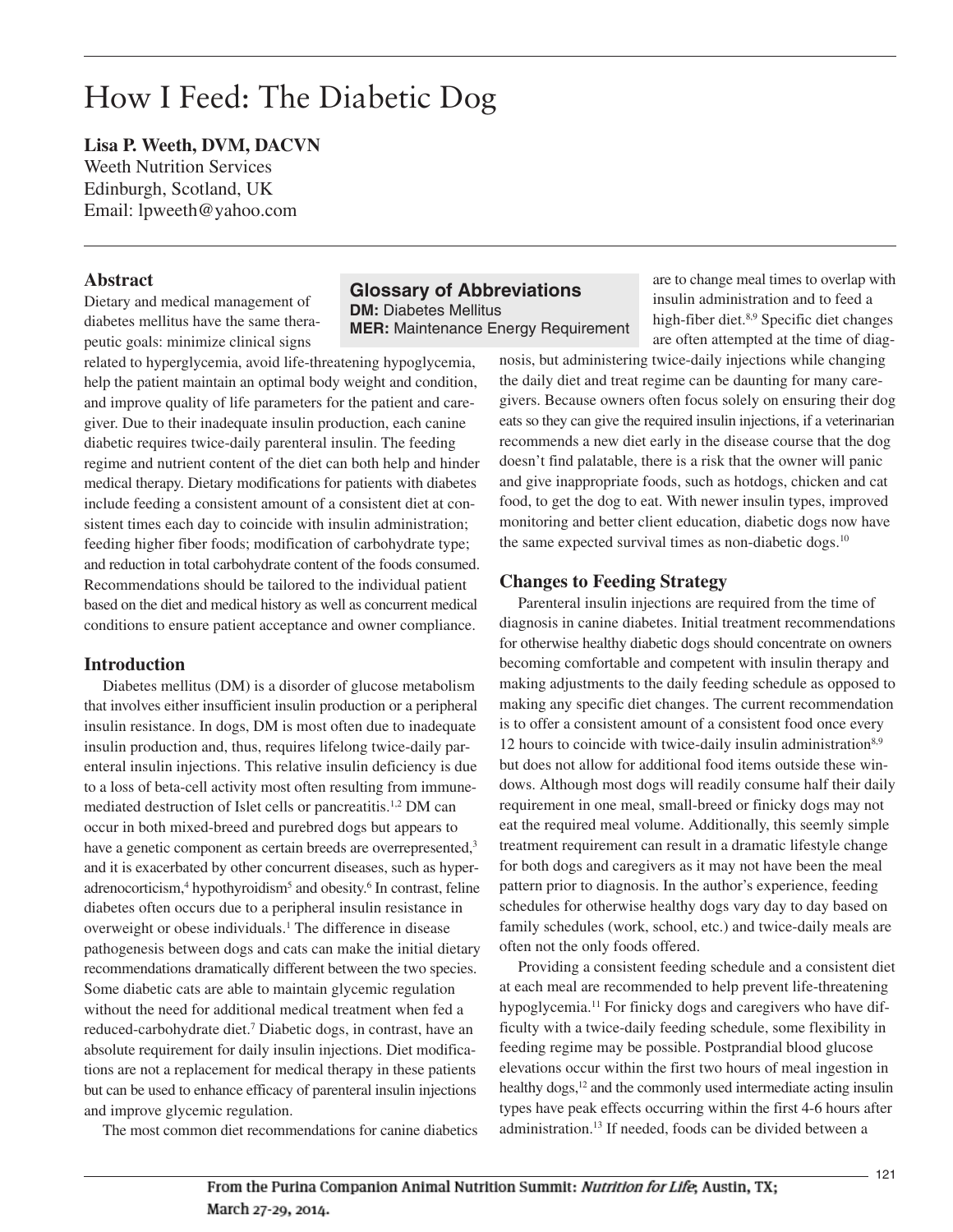"main meal" that provides approximately 40% of the daily intake and is given with insulin, and a smaller "treat" that provides an additional 10% of the daily intake and is offered two to three hours after each insulin injection. These additional food items become part of the dietary plan, and if the caregiver is unable to accommodate any of the additional treat times, that food item should be added to the corresponding meal to ensure a consistent nutrient intake for the given insulin dosage.

### **Ensuring Adequate Energy Intake**

For diabetic dogs already at an optimal body weight, the goal of therapy is weight maintenance. Diabetes mellitus can increase daily energy requirements though the extent will vary with each patient depending on the severity of disease. Initially feed 10-15% above prediabetes requirements and recheck weight regularly. This starting amount can be based on the calculated maintenance energy requirement (MER) of  $70BW_{kg}^{3/4}x1.6$ (neutered adult dog factor), but as individual dogs can vary up to 50% above or below this amount even without concurrent disease, evaluating current and previous dietary intake may provide a more accurate starting estimate. Weight and body condition should be measured and recorded at each recheck examination with an adjustment in energy intake as needed.

Even in overweight or obese dogs, the initial recommendation should be for weight maintenance until glycemic control is established. This will allow the veterinarian and caregiver to evaluate the efficacy of insulin therapy independent of intentional calorie restriction. A modest reduction in energy intake can then be made to help achieve a rate of no more than 1% of body weight lost per week. Loss of adiposity may help minimize peripheral insulin resistance and improve exogenous insulin efficacy. Frequent reevaluations of weight and clinical signs of disease are required to monitor for any needed change in insulin dosage or changes in energy intake. Hypoglycemia can occur if the overweight or obese diabetic dog loses weight quickly without a corresponding decrease in insulin dosage.

### **Nutrient Modifications**

*Dietary Fiber:* Research on diet modifications for diabetic dogs has largely focused on changes to fiber type and amount.<sup>14-21</sup> Fiber is a broad nutrient classification and includes types that dissolve in water (soluble) and those that do not (insoluble); fiber is also classified according to whether it is utilized by intestinal bacteria (fermentable) or not (nonfermentable). For dogs that were otherwise healthy prior to the diagnosis of diabetes, studies have differed on whether improved glycemic control is seen with higher intake of total dietary fiber (both soluble and insoluble types) 14-18 or higher intake of insoluble fiber alone, 19,20 or whether fiber should be ignored altogether and diabetic dogs should instead be fed a lower digestible carbohydrate diet.<sup>21</sup>

An important consideration when reconciling these seemingly conflicting results is that these researchers used the terms "high" and "low" in reference to the fiber content of the control diets,

assuming that the control diet was equivalent to a typical overthe-counter commercial dog food. Since these studies included small numbers of test subjects and did not report profiles of the diets fed or feeding practices prior to the testing period, it is possible that the changes (or lack thereof) in diabetic parameters were related to a relative modification in fiber or total digestible carbohydrate intake, or both, as well as improved owner compliance when participating in a nutritional study.

Transitioning to a veterinary therapeutic diet with a higher fiber content than the original diet may be beneficial for uncomplicated canine diabetics that are difficult to regulate on insulin alone. These types of therapeutic diets often have higher levels of total dietary fiber (both soluble and insoluble) compared to over-thecounter diets, but the specific diet selected should be based on the patient's current fiber intake when possible. Diets with high insoluble fiber levels often have lower calorie densities and lower overall digestibility, and an increase in meal volume is often required to prevent unintended calorie restriction and weight loss. This may be advantageous in overweight or obese diabetic dogs that require weight loss but is an undesirable side effect in underweight patients or those with volume limitations. Additionally, it is also important to inform owners that increasing fiber intake can increase stool volume and frequency of defecation. In dogs without ready access to proper elimination areas, such as those living in apartments, increasing stool volume may pose a husbandry challenge for caregivers.

For owners who decline higher fiber therapeutic diets or for animals that refuse to eat a higher fiber therapeutic diet, comparing labels of over-the-counter foods are challenging. Pet food labels in the United States require "Crude Fiber" reporting. Crude fiber is a laboratory analysis of the insoluble, nonfermentable plant portion of the diet (primarily cellulose, hemicellulose and lignin) and does not reflect the Total Dietary Fiber or Digestible Carbohydrate content of the food. Crude fiber is also reported as a percentage (i.e., grams per 100 grams as fed) and cannot be readily compared against diets with differing energy densities or different moisture contents. If needed, a powdered fiber supplement (e.g., psyllium husk or oat bran) or a high-fiber cereal (e.g., Fiber One Original or Grape-Nuts Original) can be mixed with the original diet at each meal to help increase the individual patient's fiber intake. Caution should be used when selecting fiber supplements or cereals as many include added fructose, maltose or sucrose to enhance palatability.

*Glycemic Index:* Every plant-based ingredient used in the production of either commercial or home-prepared pet diets will have inherently different combinations of protein, fat, carbohydrate, and fiber. The effect that these basic nutrient combinations have on the degree of postprandial hyperglycemia is referred to as the "Glycemic Index" of that ingredient. Foods that have high simple sugar or starch contents, such as white rice or white potato, will have a higher glycemic index, though those that contain protein, fat and/or fiber in addition to starch, such as barley or oats, will have a lower glycemic index. In addition, ingredient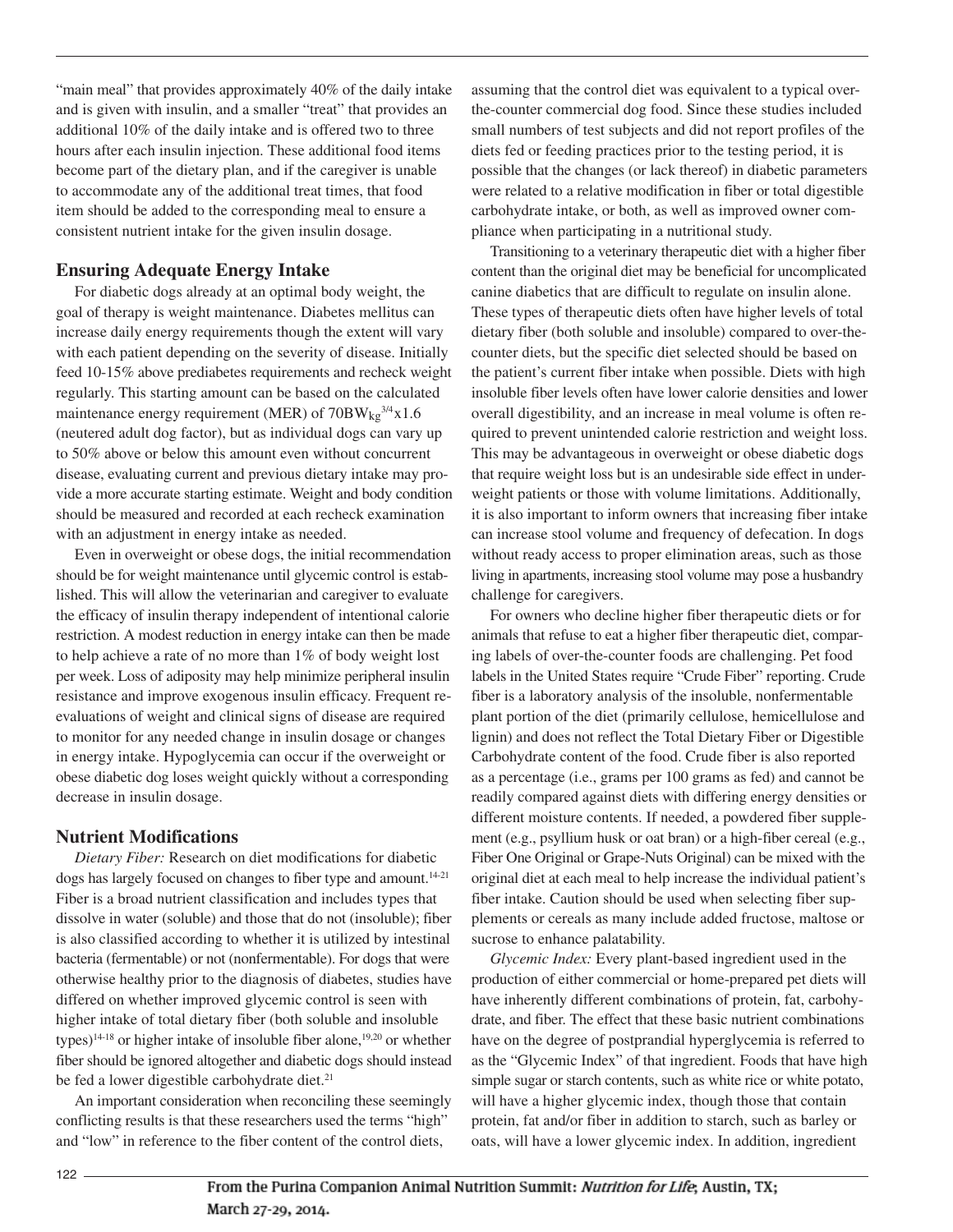and nutrient interactions can occur during cooking (in both pet food and human food manufacturing) that can both increase and decrease the glycemic index depending on the ingredient and ingredient combination. Information on glycemic index of specific human foods can be found online (*glycemicindex.com*) and provided to caregivers.

*Simple Sugars:* Whenever possible, simple starches and sugars should be eliminated from the diet of diabetic patients. Many over-the-counter and prescription chewable supplements, as well as semi-moist commercial foods and treats and edible enrichment chews, may contain simple sugars (often listed in the ingredients list as starch, molasses or sugar). Owners should be educated to review ingredient



lists of all selected foods and treats before feeding and to monitor for changes in water intake or urination after introduction of any new foods or treats.

## **Clinical Complications**

Inadequate insulin levels also can cause a concurrent dysregulation of fat metabolism leading to hyperlipidemias. <sup>22</sup> A reduction in dietary fat intake may be required if the hyperlipidemia does not resolve with insulin therapy and improved glycemic regulation. Additionally, patients with a history of pancreatitis or a primary disorder of lipid metabolism (e.g., Miniature Schnauzers) may develop life-threatening complications from hypertriglyceridemia and would benefit from early dietary intervention. Fat reduction should always be made relative to the current intake, and in the author's experience, fat restriction below the adult dog daily requirement is rarely necessary in diabetic dogs.

One of the most common complications of long-term management of DM in people is the development of diabetic nephropathy leading to renal failure and death. <sup>23</sup> Although hypertension and proteinuria have been identified as sequelae of long-term DM in dogs, 24,25 progression to overt renal failure and effects on longterm survival are not known. Changes aimed at ameliorating hypertension and proteinuria, namely dietary sodium and protein reduction, have not been specifically evaluated in canine diabetes. Avoiding high-sodium diets (i.e., dietary sodium >2.0 grams per 1000 kcal of diet) would be prudent as increases in water intake and urination due to dietary sodium content can mimic clinical

signs of DM. Protein reduction is not warranted early in treatment of canine diabetes without evidence of proteinuria. Many diabetic dogs can have loss of lean body mass either as a result of inadequate energy intake or alteration in muscle catabolism; protein reduction would be contraindicated in these patients.

## **Summary of Recommendations**

The most important thing to remember when developing a dietary plan is that there is not one perfect approach for all diabetic dogs. There are commercial diets designed to enhance glycemic regulation when used in combination with twice-daily insulin, but these require owner and patient compliance to be maximally effective. Recommendations should instead be tailored to the individual's medical history, food preferences and concurrent disease states. A summary of these considerations are listed below and shown in Figure 1. For dietary management of canine diabetes, I have a few simple recommendations.

- 1) **Obtain a diet and treat history from the owner.** This should be done at the time of initial diagnosis and rechecked at each office visit to review owner compliance and identify any gaps or inconsistencies in management that could lead to current or future problems.
- 2) **Encourage adherence to a consistent feeding schedule** that balances patient needs with owner constraints and allows the owner to become comfortable with giving twicedaily injections.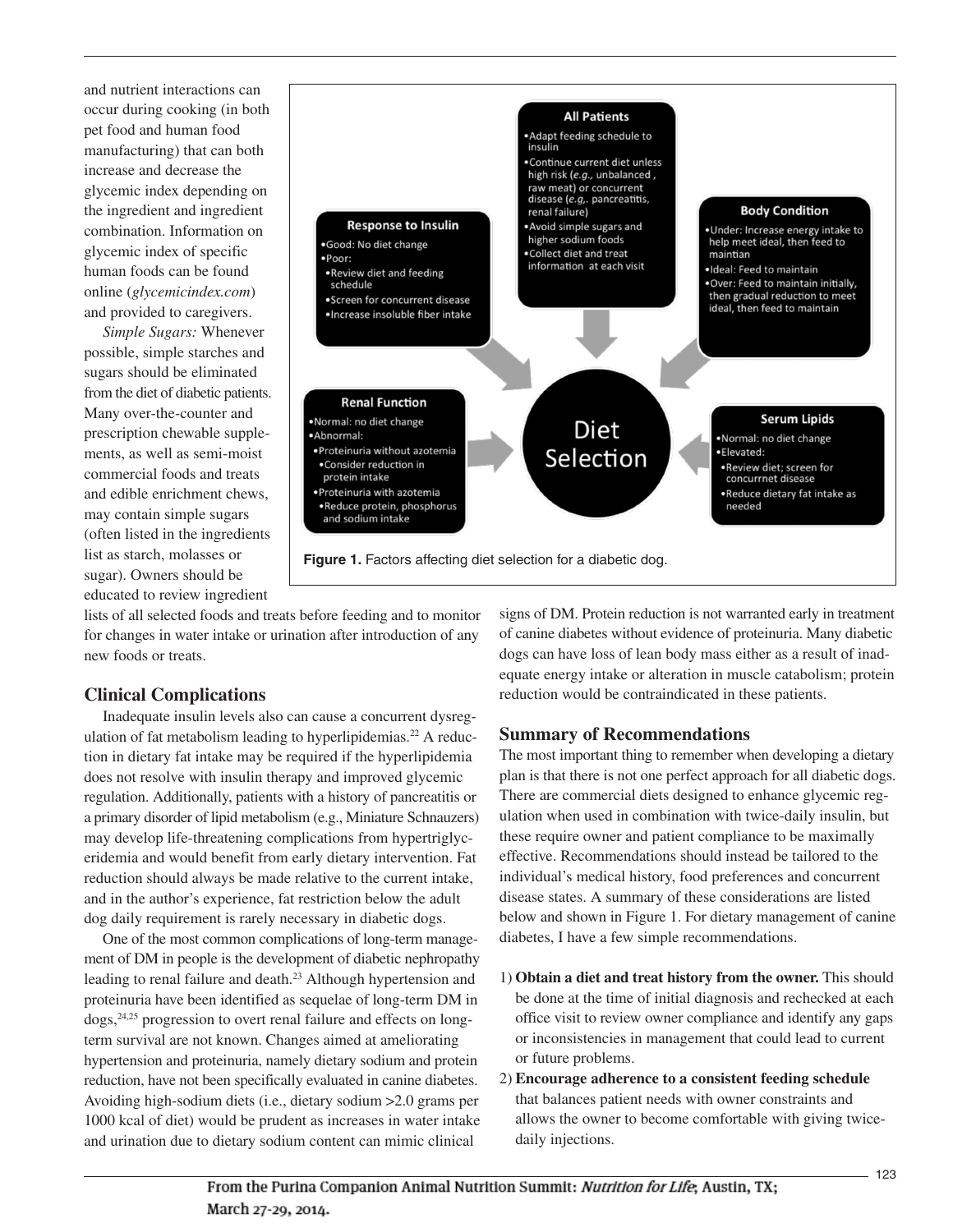- 3) **Have the owner omit any foods or treats that include simple sugars or higher sodium contents.** Higher sodium foods are not contraindicated with DM but can exacerbate clinical signs of polyuria and polydipsia that can be confused with poor regulation.
- 4) **Avoid making abrupt diet changes** unless additional nutrient restriction is required (e.g., fat reduction for pancreatitis or marked hypertriglyceridemia), the patient has other medical conditions that would benefit from a diet modification, or the owner is feeding a diet that poses a risk to the patient or other members of the household, such as an unbalanced homeprepared diet or raw meat.
- 5) **Adjust food intake as needed.** For patients that are at an ideal body condition, or even overweight or obese, I recommend feeding for weight maintenance for the first month. Overweight and obese patients would benefit from weight loss and gradual calorie reduction can be done after insulin effectiveness has been established. Patients that are underweight at the time of diagnosis may require even higher energy intake to help them reach and then maintain a more optimal body condition.
- 6)**If the diabetic patient is difficult to regulate** after the first three to four weeks of initiating insulin therapy despite good owner compliance, increasing fiber intake either by transitioning to a higher fiber therapeutic diet or additional supplemental fiber may improve glycemic control.
- 7) **Don't focus only on the bloodwork** to determine glycemic control. Blood glucose fluctuates day to day and an individual animal's needs may also change throughout the course of disease. Monitoring body weight and clinical signs of DM at each visit are good indicators of overall glycemic regulation. 26

### **References**

1. Rand JS, Fleeman LM, Farrow HA, et al. Canine and Feline Diabetes: Nature or Nurture? *J Nutr*. 2004;134(8S):2072S-2080S.

2. Hoenig M, Dawe DL. A Qualitative Assay for Beta-Cell Antibodies: Preliminary Results in Dogs with Diabetes Mellitus. *Vet Imm Immunopath*. 1992;32:195-203.

3. Hess RS, Kass PH, Ward CR. Breed Distribution of Diabetes Mellitus in Dogs Admitted to a Tertiary Care Facility. *J Am Vet Med Assoc*. 2000;216:1414-1417.

4. Hess RS, Saunders HM, Van Winkle TJ, Ward CR. Concurrent Disorders in Dogs with Diabetes Mellitus: 221 Cases (1993-1998). *J Am Vet Med Assoc*. 2000;217:1166-1173.

5. Hofer-Inteeworn N, Panciera DL, Monroe WE, et al. Effect of Hypothyroidism on Insulin Sensitivity and Glucose Tolerance in Dogs. *Am J Vet Res*. 2012;73:529-538.

6. Verkest KR, Fleeman LM, Rand JS, Morton JM. Evaluation of Beta-Cell Sensitivity to Glucose and First-Phase Insulin Secretion in Obese Dogs. *Am J Vet Res*. 2011;72:357-366.

7. Bennett N, Greco DS, Peterson ME, et al. Comparison of a Low Carbohydrate-Low Fiber Diet and a Moderate Carbohydrate-High Fiber Diet in the Management of Feline Diabetes Mellitus. *J Feline Med Surg*. 2006;8:73-84.

8. Rucinsky R, Cook A, Haley S, et al. AAHA Diabetes Management Guidelines for Dogs and Cats. *J Am An Hosp Adm*. 2010;46:215-224.

9. Fleeman LM, Rand JS. Management of Canine Diabetes. *Vet Clin N Am Sm An Pract*. 2001;31:855-880.

10. Guptill L, Glickman L, Glickman N. Time Trends and Risk Factors for Diabetes Mellitus in Dogs: Analysis of Veterinary Medical Data Base Records (1970-1999). *Vet J*. 2003;165:240-247.

11. Whitley NT, Drobatz KJ, Panciera DL. Insulin Overdose in Dogs and Cats: 28 Cases (1986-1993). *J Am Vet Med Assoc*. 1997;211:326-330.

12. Nguyen P, Dumon H, Biourge V, Pouteau E. Measurement of Postprandial Incremental Glucose and Insulin Changes in Healthy Dogs: Influence of Food Adaptation and Length of Time of Blood Sampling. *J Nutr*. 1998;128(12 Suppl):2659S-2662S.

13. Hess RS, Ward CR. Effect of Insulin Dosage on Glycemic Response in Dogs with Diabetes Mellitus: 221 Cases (1993-1998). *J Am Vet Med Assoc*. 2000;216:217-221.

14. Graham PA, Maskell E, Rawlings L. Influence of a High-Fiber Diet on Glycemic Control and Quality of Life in Dogs with Diabetes Mellitus. *J Sm An Pract*. 2002;43:67-73.

15. Blaxter AC, Cripps PJ, Gruffydd-Jones TJ. Dietary Fiber and Postprandial Hyperglycemia in Normal and Diabetic Dogs. *J Sm An Pract*. 1990;31:229-233.

16. Nelson RW, Ihle SL, Lewis LD, et al. Effects of Dietary Fiber Supplementation on Glycemic Control in Dogs with Alloxan-Induced Diabetes Mellitus. *Am J Vet Res*. 1991;52: 2060-2066.

17. Graham PA, Maskell IE, Nash AS. Canned High-Fiber Diet and Postprandial Glycemia in Dogs with Naturally Occurring Diabetes Mellitus. *J Nutr*. 1994;124:2712S-2715S.